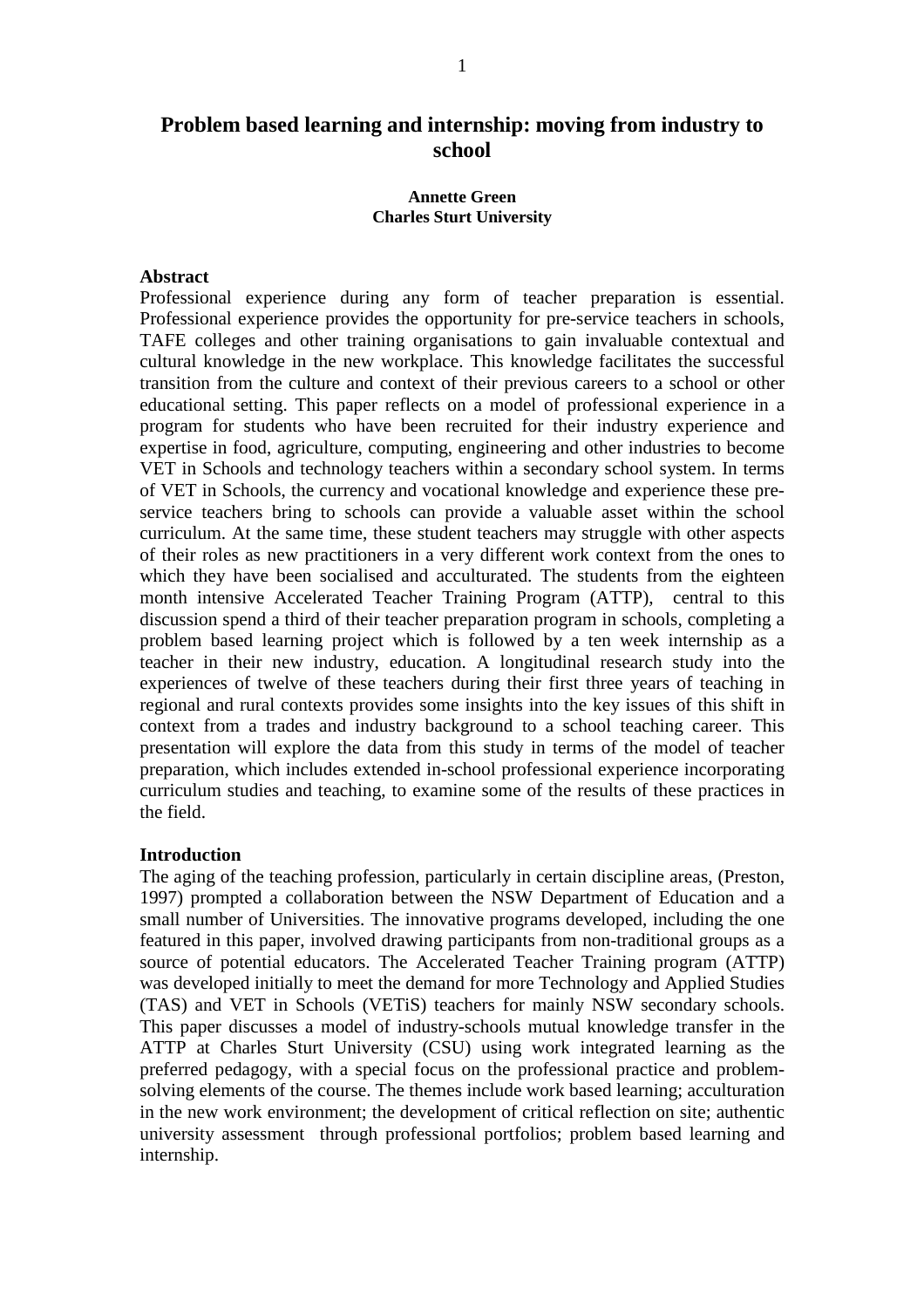The keystone to success in the professional experience component of the ATTP course is collaboration between University staff, school staff who act as learners' mentors and ultimately as assessors of the interns, and the learners themselves. As graduates are frequently placed in rural and remote schools, they need to develop a good understanding of the multiple aspects of the role of a teacher in particular, the ability to organise and manage programming and curriculum requirements independently. New teachers, particularly in a sponsored program such as the ATTP, find themselves in 'hard to staff or remote areas' (McCormack, Gore & Thomas, 2006, p97). Schools benefit, particularly in vocational education and training (VET) subjects, from the influx of student-teachers with recent industry knowledge. The University benefits through constant monitoring of shifts in enacted curriculum in the school system, as well as being able to generate new knowledge through research into rather different models of education.

### **Literature review**

The inclusion of increasing vocational options in post-compulsory years in the majority of secondary schools in Australia was the initial focus of the literature review. The reason for this is that the participants in the study were partially recruited as pre-service teaching candidates on the strength of their vocational qualifications and experience, although they were also being prepared to teach in other technology areas apart from the senior VETiS courses. The literature showed that there is considerable interest on the part of policy-makers in the topic of VETiS, although far less emphasis and discussion on the recruitment, training and orientation of teachers who can deliver in terms of industry expectations while still being adequately prepared in terms of general teacher education requirements.

Vocational education and training in schools is recognised by national VET policy documents such as *A bridge to the future (ANTA, 1998)* as a way of addressing the training needs of young people making the transition from school to work (Kilpatrick, Kilpatrick, & Bell, 2000). Other research points to the improved outcomes both in schools, and beyond school, for many students who have gained from their participation in programs involving VET traditional approaches and benefited from the affirmation and appreciation provided by learning experiences in the workplace (Frost, 2000; Malley, Keating, Robinson, & Hawke, 2001; Spark, 1999; Polesal et al, 2004, Teese, 2000). Although the efficacy of VETiS dominates in the literature, critical questions remain about changing school cultures and the changing roles of teachers (Shaw, McDonald, Childs, & Turner, 1999). Arguably, new teachers who have moved from an industry background to school teaching may be participating in a process of fundamental change to schools' culture and organisation. The issues include a fundamental 'incompatibility between traditional teaching culture and those supportive of work-related learning [which] needs to be addressed by appropriate professional and organisational development strategies' (Ryan, 1997), p.2), leading to an intersection or potential conflict of pedagogies.

In a longitudinal study which similarly examined early career teachers with reference to their pre-service education, (Gore et al, 2006) argue strongly for an emphasis on pedagogy as an essential element of professional learning to ensure teacher retention and success. Two aspects of the research reported in this article resonate strongly with this researcher – the limitations to practical and personal issues in support from other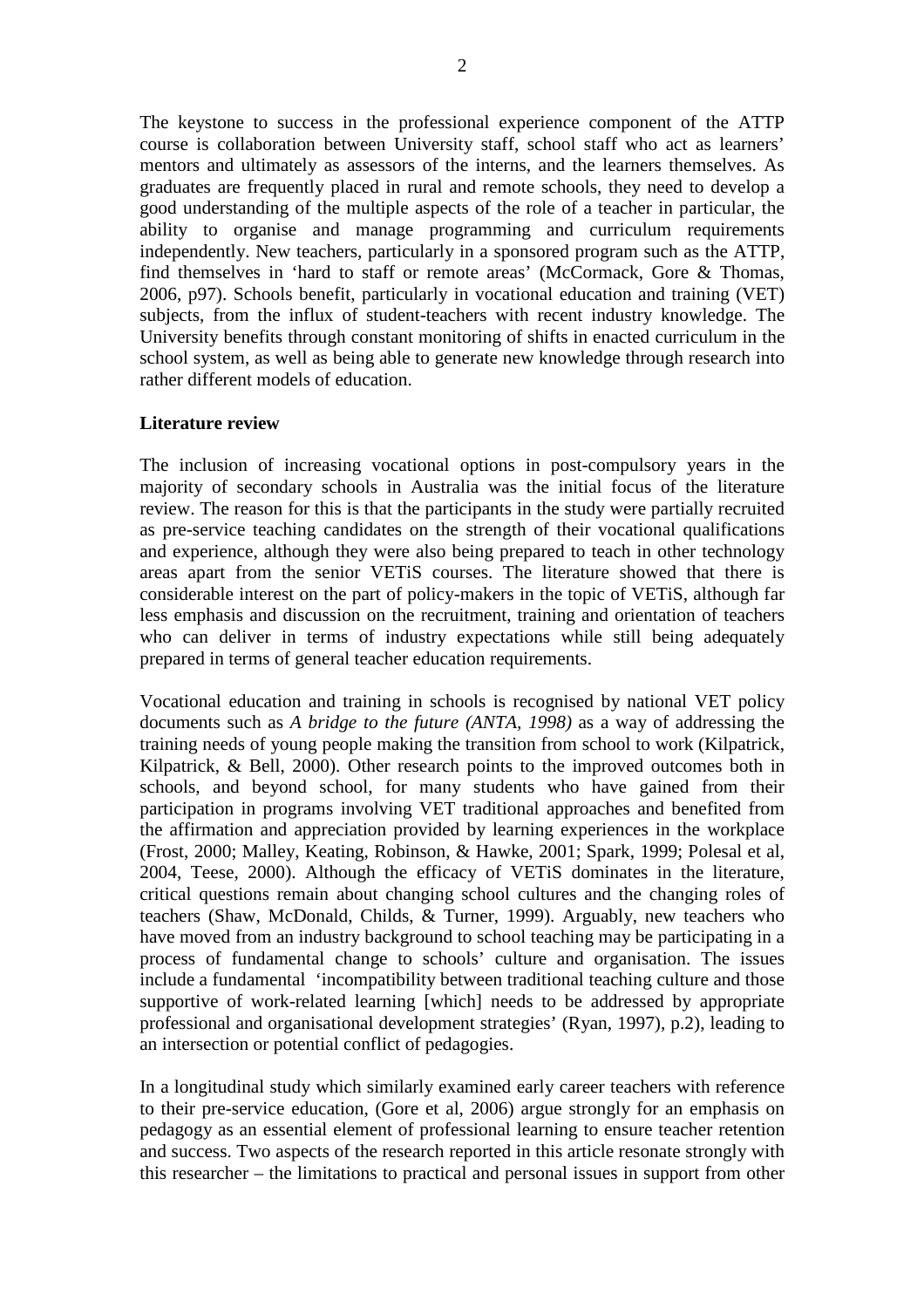teachers with pedagogy being omitted from discussions and advice. The second point of similarity is the increase of professional responsibility in the school community, which was also observed in all participants in this study. Professional learning opportunities in rural and regional schools have been improved through the implementation of a mentoring program for first year teachers, but for the cohort in this study, the responsibilities and decisions were typically the province of those who were both teaching and learning to teach simultaneously with limited support.

To facilitate the shift from the prior work context to the new educational setting, significant part of the teacher pre-service education is undertaken in schools, which means the model involves workplace learning. In Billett's research (2001, 2004) the emphasis on the workplace behaviours, communication and learning, in which practitioners learn 'on the job' with a socio-cultural setting specific to that workplace, learning practices include following modelled behaviours, receiving feedback from more experienced practitioners and access to relevant resources. This potentially semitacit knowledge is shared in a way that is difficult to replicate in university course work and could arguably be more familiar and accessible to a cohort of students with typically limited academic experience. Billett (2004) concluded "that participation in social practice is synonymous with learning and that participatory practices offer a fresh way of considering workplaces as learning spaces that are reciprocally constituted" (p. 121).

# **Method**

The researcher was part of the planning of the ATTP course as well as being teaching on the program from its first cohort through to the current intake who will complete their studies in 2008. The participants in the research began their studies in 2001 and graduated in 2003, their first year of teaching. Twenty four students volunteered to participate in the study prior to graduating. From this group, sixteen new teachers who were allocated regional and rural schools were selected. Four have since left the study. The decision to only include those appointed to country schools was to reflect both the regional university 's interest and the researchers own experience in rural and regional schools. Data have been collected from interviews in their first and third years of teaching, school site visits including interviews with one other teacher in each school, emails and biographical data supplied by each participant and more informal phone calls and emails. Prior knowledge of the participants from their time on the course has been both a strength and weakness for the researcher  $-$  a strength in terms of the access granted through the continuing relationship and problematic in terms of impressing a former teacher. These and other effects of being a partial 'insider' have been taken into consideration during analysis.

### **Problem based learning**

In the final semester of the eighteen-month program, the ATTP cohort experiences an innovative approach combining problem-based situated learning with collaborative teaching and mentoring by on-line university tutors and in-school mentors. Problembased learning is a curriculum development and instructional strategy designed to challenge students (Fingle & Torp, 1995; Novak, 1996). Problem-based learning encourages and motivates students to "learn to learn" (Duch, 1995), and challenges students to take charge of their education (White, 1996). According to Barrows (1990)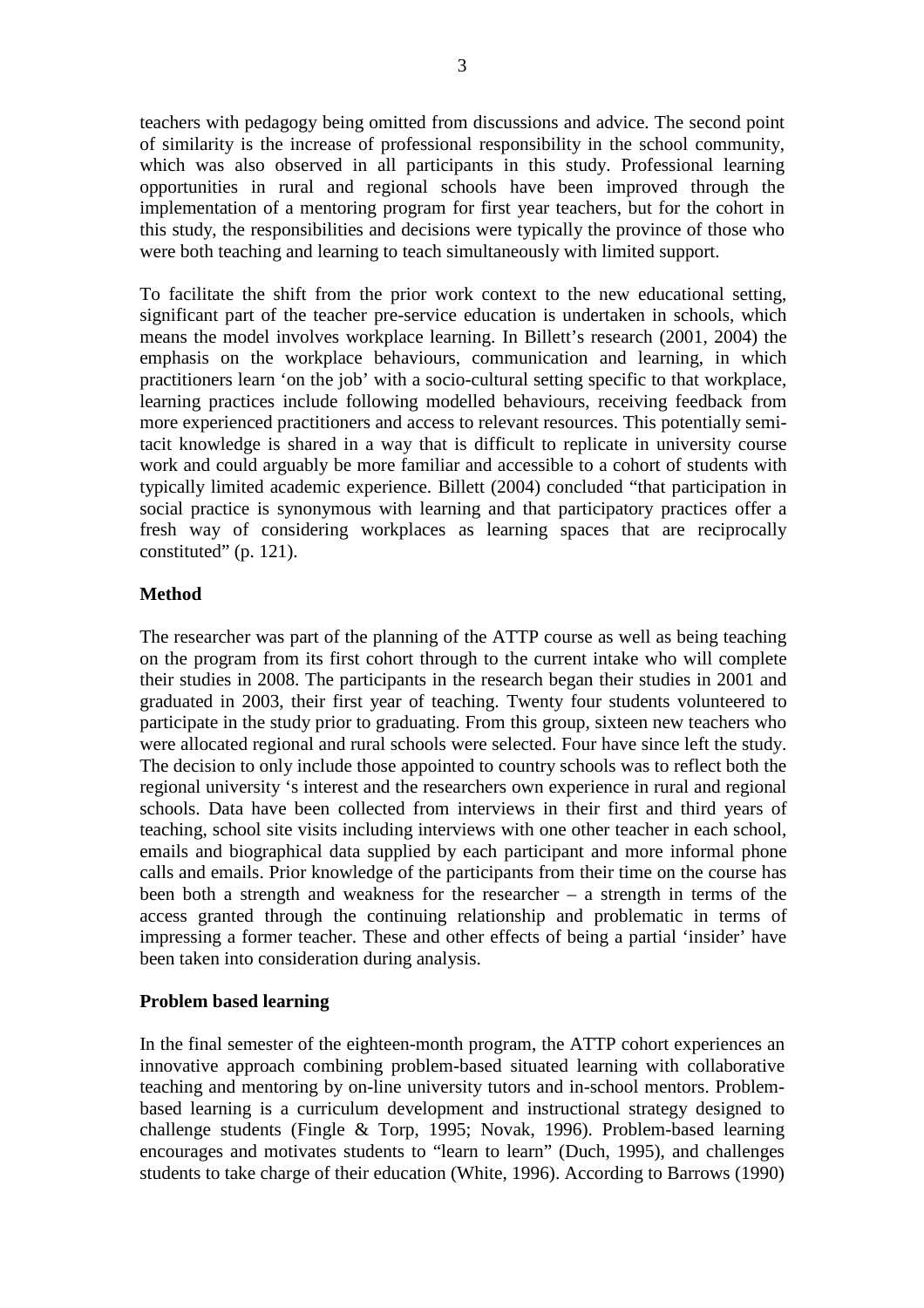learning is self-directed, and the emphasis becomes student-centred rather than teacher-centred. Problem-based learning promotes life-long learning, making knowledge relevant by placing it in context (Aldred et al., 1997). Hughes (1996) stresses that problems need to be ones that pre-service teachers are likely to face in their daily work at school. Fundamentally the problem must be of an authentic nature, firmly established within the school context. Gallagher, Stepien & Rosenthal (1992) suggest that the emphasis should be placed on "real world" problems so that they best stimulate problems associated with "real-life" situations. In such learning there is absolutely no "right" answer (Barrows, 1990), as the outcomes are embedded in each student's interpretation of the initial problems which more than likely will change and develop as information is added and synthesised throughout the duration of the learning.

The objective of problem-based learning is to equip students with skills and information that will transfer from university to the professional life of the student. In the ATTP, problem-based learning is used both as a way of designing the curriculum and as a way to place students in the constructivist role of problem solvers (Green et al, 2004). Thus it is also a learning and teaching strategy which invites students to develop their knowledge, skills and abilities in 'a situation (ill-structured problem) which reflects the real world' (King, 1996, p3). The problem based learning component of the course consists of the amalgamation of three university curriculum studies subjects into a whole that covers and combines the outcomes of the three subjects. Students cover curriculum methodology in each relevant curriculum area, investigating solutions to problems about responding to school learners' needs across three curriculum areas. All students cover Design and Technology as well as a VET in Schools Curriculum Framework subject such as Hospitality, Construction, Metals and Engineering, Primary Industries or Information Technology. They also complete an investigation of their own technology specialisation including Industrial Technologies, Agriculture, Food Technology and Computing. During the first twelve weeks of the professional experience phase, an in-school mentor and a University facilitator support the students in their problem-based learning. This approach is consistent with the notion of a learning community (Wheatley  $\&$  Freize, 2007) as students, mentors and University staff share information and findings during the inschool experience.

While in the school, the ATTP students seek their own individual solutions to prepare a professional portfolio which will contain analysis of the curriculum and assessment processes, needs and problems, using the school, their mentors and the school community as a primary source of information. The University group facilitator supports students during the problem solving activity by providing further materials, direction and questions to assist in the study. Assessment of student performance in the curriculum subjects is based on the portfolios prepared by students.

## **Course design**

In planning the structure of the course, much thought went into examining the essential elements of a teacher-training program. The overarching design had the intention of ensuring that the students developed both theoretically and practically within an accelerated time frame. The combination of the following elements in one program makes this course unique in its composition, theoretical underpinning and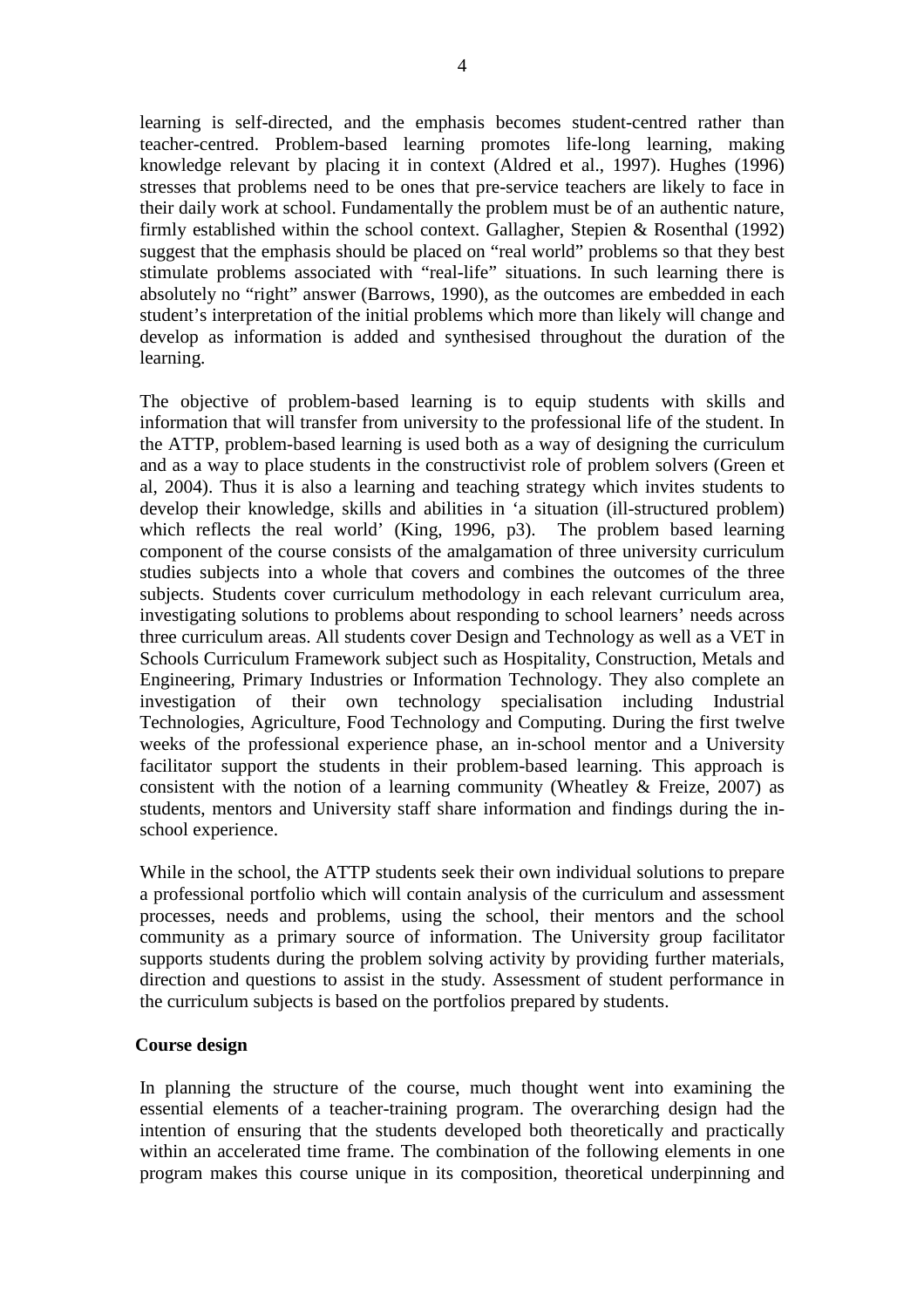support mechanisms. The course is offered by *distance education*, which means students who would not usually be able to access teacher education in traditional oncampus programs can be included. This also means that some of the cohort are from, and will remain in, *rural and isolated areas* which are difficult to staff. *Problem solving methodology* in the curriculum subjects through the development of *portfolios* is designed to encourage students to investigate the intersection of curriculum theory and practice in the school workplace where their internship will be completed*. On line support* encourages students to discuss their learning experiences both with the lecturer and each other as they form communities of learners. This is a crucial element for providing learning support in the problem solving activities in schools.

The selection of a school site as a learning site for teacher training means that students are learning about curriculum while having a significant time for enculturation and completing assignment activities (Green, 2004). The change of attitude and direction for the ATTP students takes time, which is the underlying intention of basing the problem-based learning activities in the same school where students will be teaching for ten weeks, using materials prepared during their professional practice time. In problem based learning, the problems are genuine and both universal and individual, as they are firmly established within each school context. The outcomes are embedded in each student's solutions, critical analysis, with the products of the process being only a part of the learning. The objective is to equip students with skills and information that will transfer from university to schools without other teachers in their discipline – as this is often the reality in rural schools, and also to form networks of support for their future professional lives. As a study of early career teachers professional learning found, the most valuable support came from 'informal unplanned conversations and sharing of ideas and concerns' with colleagues (McCormack, Gore & Thomas, 2006, p108). By situating learning during pre-service training on site in schools, this model of learning from other practitioners is encouraged.

### **Students and experiences**

The students selected for the ATTP course come from a diverse range of backgrounds both culturally and academically. To complement their trade knowledge, these students need systematic preparation in the classroom. By offering the maximum time in schools, supervising teachers work collaboratively with the intern student as they provide support, models and experience to contextualise the learning of the novice. The ATTP program depends on forging partnerships with other education and training providers and recognises that teachers can come from a multiplicity of backgrounds. As teacher educators, the ATTP team endeavours to facilitate the crossing of boundaries building on experience and expertise to offer teacher preparation in a culturally and socially sensitive way. Potentially, these new teachers with such diverse backgrounds may contribute to a profound change in school cultures as 'communities of practice are a powerful route to large-scale change' (Wheatley & Freize, 2007, p3). The preconditions for successful outcomes include student determination and growth as learners and teachers; the supportive learning community built through both virtual and real discussions, debates and knowledge sharing; the excellent advice, nurturing, modelling and encouragement provided by the in-school supervisors and mentors; the introduction to the possibilities of theoretical knowledge and research through academic study; and the efforts of the ATTP teacher educators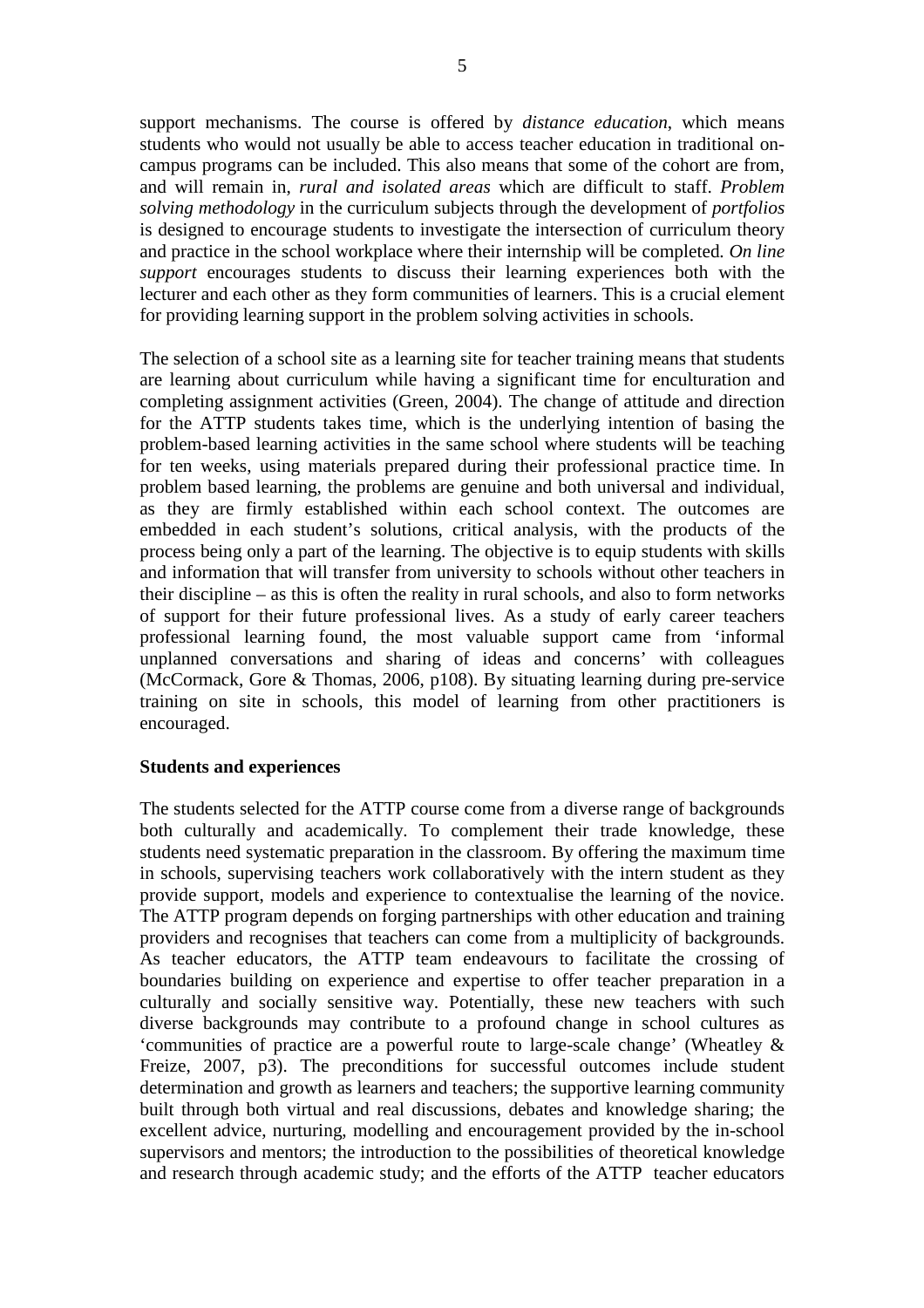who have developed and implemented the program. The following comment from a student, reflecting on learning from the portfolio task, supports the reality of this set of goals. "One of the main things I have learned is the vast differences in how programming is tackled in schools. This project has allowed me to experience the dilemmas faced in programming, meeting the syllabus requirements, and ensuring students obtain a satisfactory level of knowledge" (Cited from unpublished data, doctoral research by the author).

### **Discussion**

What are the effects of an industry background and an accelerated teacher-training course on the orientation to teaching and learning of teachers in VETiS? Is the approach these teachers have to students, the curriculum and the culture of senior secondary school significantly different from other beginning teachers; or do they adjust to the dominant cultural ethos of the school to become similar to other beginning teachers? Are they operating as agents or signifiers of change, or are they 'made safe', socialised into the way things are? These are the questions which underpin the study as a whole. Using Giddens' definition of agency, (1976, p79) practices are founded in 'the construction and the sustaining of frames of meaning that supply interpretive schemes whereby everyday experience is handled'. This research into the ATTP graduates is designed to explore what the experiences and discussion from the data are saying about the reality of beginning teaching from a very different background from what is considered traditional or 'normal'. A combination of interviews with graduates of the ATTP and some of the principals and teachers they work with in their appointments after completing the program as well as emailed conversations, site visits and on-line discussions provide some insight into the approaches to teaching adopted by the graduates.

In their study exploring who is choosing teaching as a career and why (2006), Richardson and Watt found that the three main motivations were the belief students had that they had skills which that were worth passing on, they had altruistic ideas about teacher's social contribution and value, and they wanted to be part of shaping the future for young people. In the data collected for this study, these motivations have emerged strongly. In the participatory process involving collaborative attempts by both the participant beginning teacher and the researcher to become reflective practitioners (Schon, 1983), these motivations were explored further. They are diverse and intricate to analyse as individual and shifting perspectives require a more constructivist orientation in order to consider the complex and evolving nature of teacher development.

One of the first significant themes which recurred in many responses is that these new graduate teachers are drawing on their life and work experience prior to teaching and their teacher education learning. Already, and during their studies, these participants see themselves as very different from teachers who have followed the traditional pathways of school, university or college then back to school. This difference may be in style, approach, culture or even in the beliefs about the purposes and intentions of secondary education. However, both this different background, combined with the shorter teacher education program, can lead to confrontation with other teachers, which was mentioned in most interviews. Some interviewees were critical of the cynicism of more experienced teachers, with one commenting that 'they shouldn't be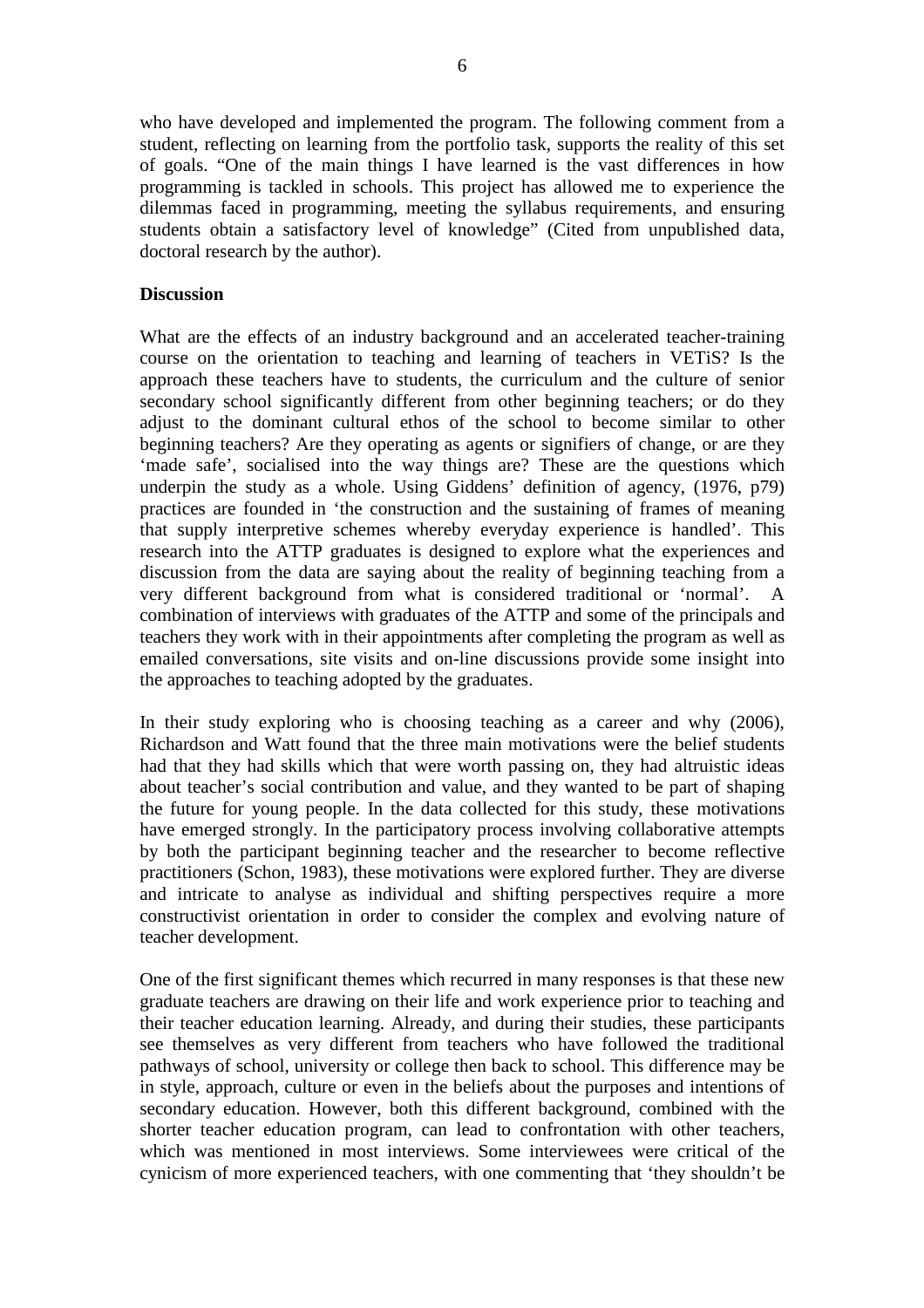teaching because they've lost the spark'. This leads to a very rich vein of potential exploration, of interest in its own right, while the researcher is attempting to avoid emphasis on direct comparison or value judgments. "I believe my past experience allows me to see beyond school. Unlike many teachers I had at school, (and still appear to be around), I am not interested in educating the students only to pass exams. I want them to learn things that will help them all their life, if they pass an exam it's a bonus. It is a bit like a driving instructor. They can teach you to drive, or they can teach you to pass the driving test. My aim is to instil in the students a work and social ethic that regardless of what career path they follow, they will be useful members of society" (Industrial technology teacher, former electrician). Another aspect of their industry background which many trade on is their knowledge of the world of work, including 'horror stories' from the field, which appeal to many adolescents, as well as more daily aspects of work life. As a female former chef said – "they want to know what it's like out there". With policy in Australia emphasising the importance of transitions from school to work (Smith, Brennan Kemmis & Woodland, 2007, p21) this attitude may enable informal career advice and recognition of opportunities and pathways beyond school.

Rather than discussing their discipline areas specifically, in most cases the interviews have been characterized by examining the whole student and their engagement with the teaching and learning process, which one participant, in his second year of teaching, believed to be "more important than fulfilling the needs of the syllabus" at times. Practicality, relevance, authenticity and encouraging positive attitudes have been mentioned many times as the most important aspects of planning and programming to meet student needs. One interviewee said, in discussing what he called the "intricacies of programming" that he "develops programs in a reverse manner", starting from the individual students, moving up to class groups and then working back to the curriculum document. Through reflection, these programs are constantly evolving and changing, although he is worried that they may not be as officially acceptable as those written more traditionally.

### **Teacher preparation**

Another commentary theme which has recurred through the interviews with ATTP graduates is the teacher preparation they experienced during their accelerated program. Many had experienced teaching through working with apprentices and one, a former chef, had taught at TAFE. However all perceive secondary school teaching as having virtually nothing in common with these earlier experiences as the intensity, the level of control over classrooms and curriculum and the professional responsibilities of teachers are far more demanding and challenging. Interestingly, it was experiences with on the job training with apprentices and other workers which sparked the initial decision to change careers for many of those interviewed. One of the main criticisms of the University course was that it lacked information on the "practical…realistic side of teaching" (Industrial technology teacher, former metal worker). Most would have liked more work on curriculum areas, particularly on how to read and interpret the syllabi and very pragmatic assistance with realistic and relevant programming. Despite having spent over twenty-three weeks in two different schools during their eighteen month program, some would have liked further work in schools. One interviewee, another former chef, who is working in a larger school in a regional town, felt that this problem was alleviated by the fact that during both of his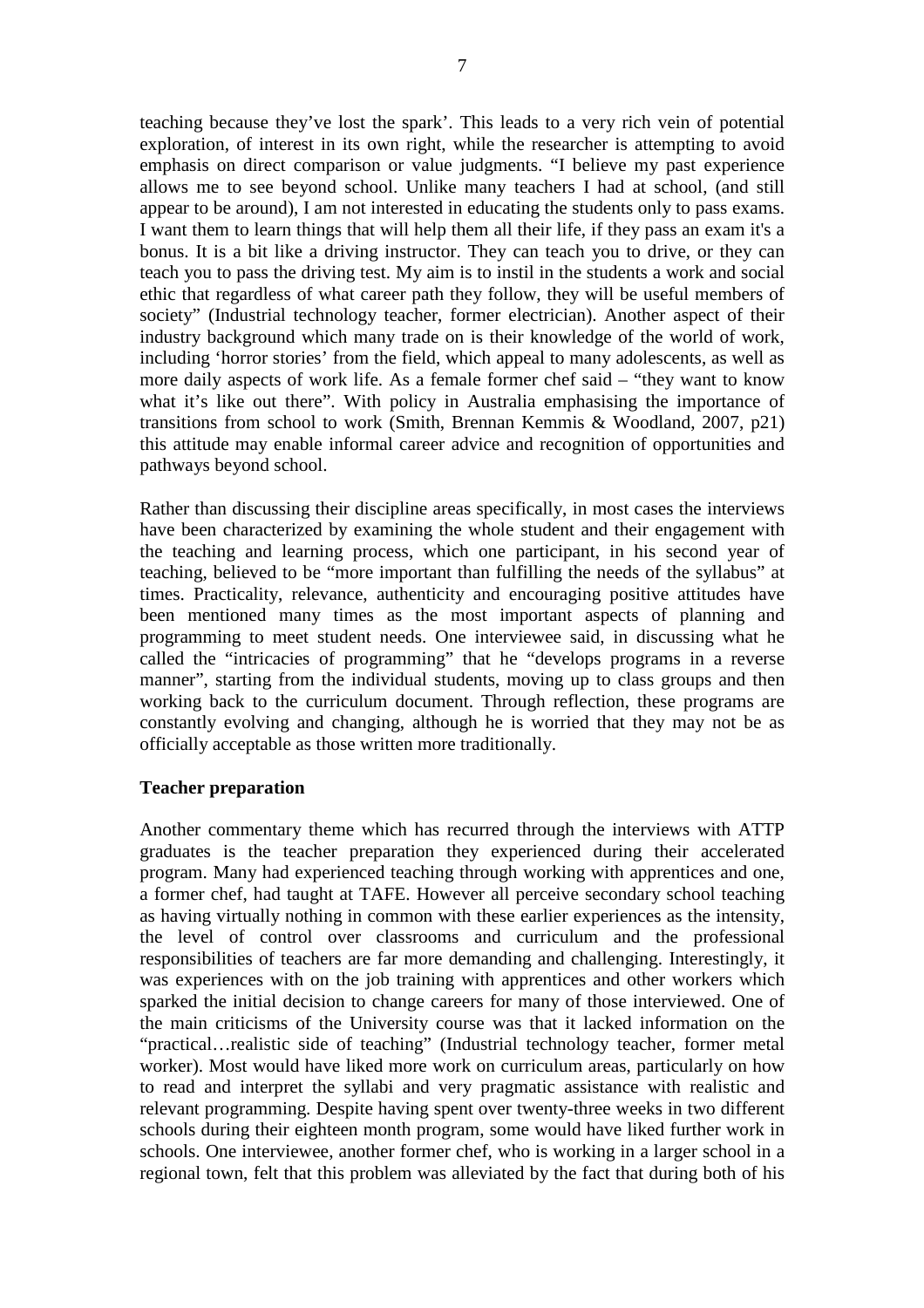first two years of teaching he has had an official mentor who has really developed this professional aspect with him. Unlike those in the more remote schools, who typically have no other teachers in their discipline area, he was also in a well established and collaborative faculty with four teachers working in food and hospitality with him. His comments were the most positive in terms of the support given which he asserted enabled his confidence and practice to develop very rapidly.

#### **Culture**

Many participants commented on 'teacher culture', a complex area which is difficult to discuss without veering close to prejudice and negative commentary through difficult comparisons. The following comment exemplifies this idea: "I fear I am being programmed into the 'school way' of doing things and as my confidence grows as a teacher, I am rejecting it. I get bored just watching the kids do the same projects I did twenty-seven plus years ago. They were boring then and still are. I thought it safer to change the world slowly, for the time being anyway. Although new to teaching, I think my past experience and age gives me the confidence to question the system, and hopefully the skills and diplomacy required to actually do something about it" (Industrial technology and Construction teacher, former builder). What this participant was encountering on a daily basis was a clash of cultures with differences in the construction of discourses and pedagogies. Others clearly relate, in their comments, to their own experiences at school. To exemplify, one of the participants who moved to Australia during his primary school years commented that "Teachers failed to see the problems that I experienced. In high school a couple of teachers understood and concentrated on my problems with English (thankfully) and developed some self confidence and belief in my ability" (Industrial Technology and Metalwork teacher, former telephone technician). Further investigation is required in future data gathering to see how the context of their lives, including past school and learning experiences, influence the decisions and reflections these teachers are making about their practice. "Reflective teaching entails a recognition, examination, and rumination over the implications of ones' beliefs, experiences, attitudes, knowledge, and values as well as the opportunities and constraints provided by the social conditions in which the teacher works" (Zeichner & Liston, 1996, p.33).

Some of the comments show appreciation for the opportunity to engage in a new career, and all indicate an enthusiasm and belief in the beginning teacher's ability to really achieve positive outcomes with students, as this quote illustrates: "But for me, a bloke who had to leave school at 14 and 11 months because of financial restraints following the death of my father, who has tried throughout his life to learn and get ahead to be allowed the opportunity to be on this adventure through the six plus years I had been doing UNI and now to be involved in youth in such a positive way is great" (Computing teacher, former mechanic and IT specialist). For the researcher, the rewarding aspect of these interviews is the excitement, even during the exhausting end of year requirements as the end of their third year of teaching draws to a close, that all of these teachers express about the decision they made to change careers, reengage with on-going learning, and try to inculcate their students with confidence in themselves and the desire to keep re-engaging with learning.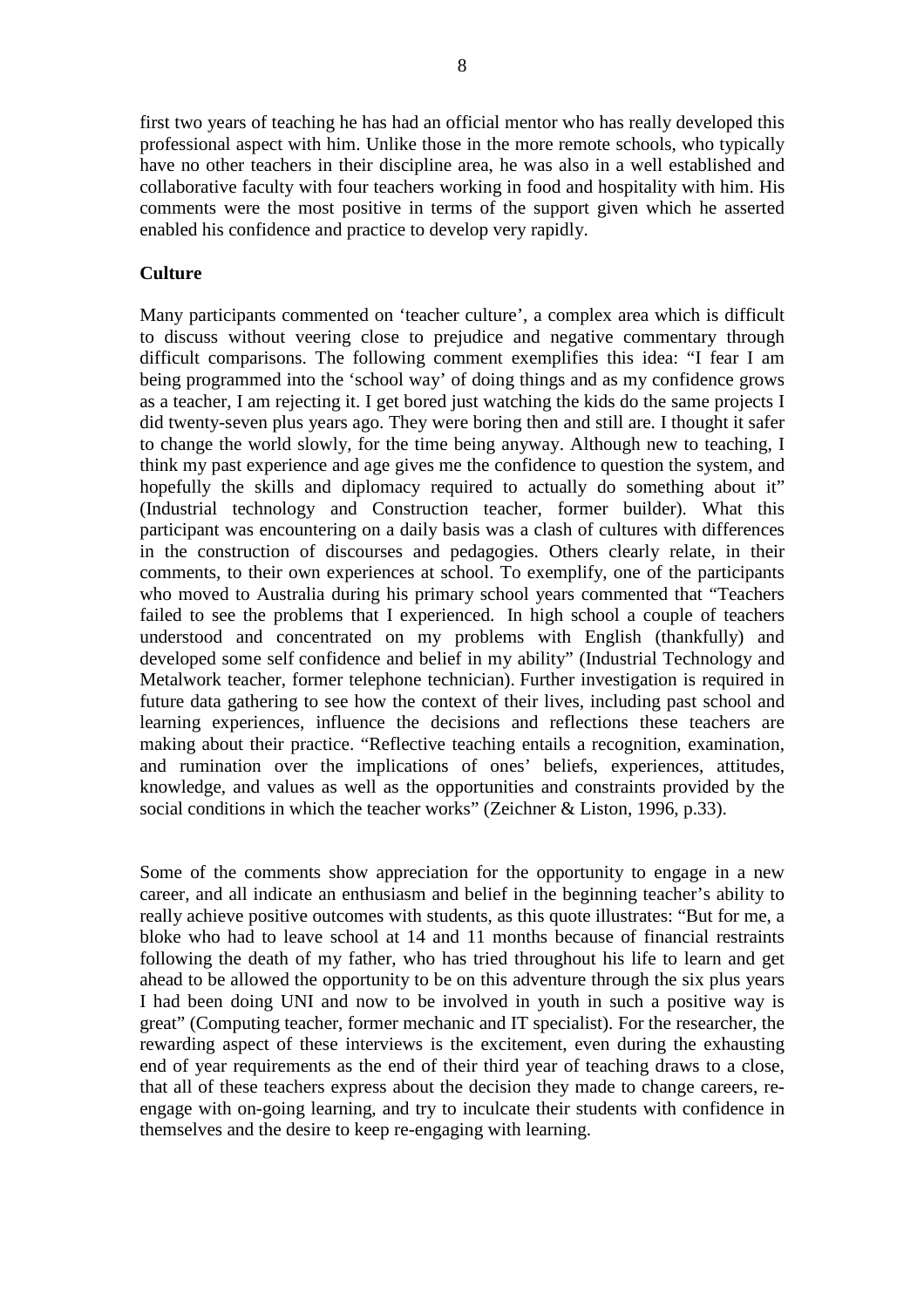#### **Conclusion**

Learning to teach is a difficult and challenging journey for any education student. However, in the past, for most education students, school was immediately behind them and the models and images they had of what a teacher is or should be were based on immediate and recent experiences. However, these ATTP students come to the learning from a very different place, as do about a third of the students in the teacher education programs in our Faculty, who are mature students. School was at least a decade in the past, and was not necessarily a valuable experience for many of the participants in the study. They have also taken a giant leap of faith in moving from one world to another. To move from an extensive career in an industry context to the world of school, and to participate in a transformative journey involving beginner or apprentice status requires many personal and professional accommodations. In some ways, these teachers mirror or reflect the changes in the senior schools system, as well as being part of a response to implement these changes. 'VET in schools … brings divergence of experience and cultures into a reasonably rigid system, with change as a natural consequence of this diversity' (Green, 2000, p1).

Researching their teaching journey will add to the knowledge collected about other types of beginning teachers, as they construct a teaching identity (Danielwicz, 2001). To complement their trade knowledge, ATTP students needed systematic preparation in the classroom. By offering the maximum time in schools, supervising teachers worked collaboratively with the intern students as they provide support, models and experience to contextualise the learning of the novice. The ATTP program depends on forging partnerships with other education and training providers and recognises that teachers can come from a multiplicity of backgrounds.

As teacher educators, the ATTP teaching team endeavours to facilitate the crossing of boundaries, building on experience and expertise to offer teacher preparation in a culturally and socially sensitive way. This research aims to investigate these new teachers whose backgrounds and teacher preparation may contribute to changes in school cultures. The process for successful outcomes included student determination and growth as learners and teachers; the supportive learning community built through both virtual and real discussions, debates and knowledge sharing; the excellent advice, nurturing, modelling and encouragement provided by the in-school supervisors and mentors; the introduction to the possibilities of theoretical knowledge and research through academic study; and the efforts of the ATTP teacher educators who have developed and implemented the program. The first graduands, when they returned to collect their testamurs in April 2003, were inspiring in their discussions of the challenges being faced in isolated, remote and city 'hard to staff' schools. This longitudinal study of their approaches, attitudes and values over time should demonstrate the effect of these factors on the teaching identities these educators construct. All data has been collected, but the analysis of that data and the conversations are far from over.

#### **References**

Aldred, S.E., Aldred, M.J., Walsh, L.J. & Dick, B. (1997), *The direct and indirect costs of implementing problem-based learning into traditional professional courses*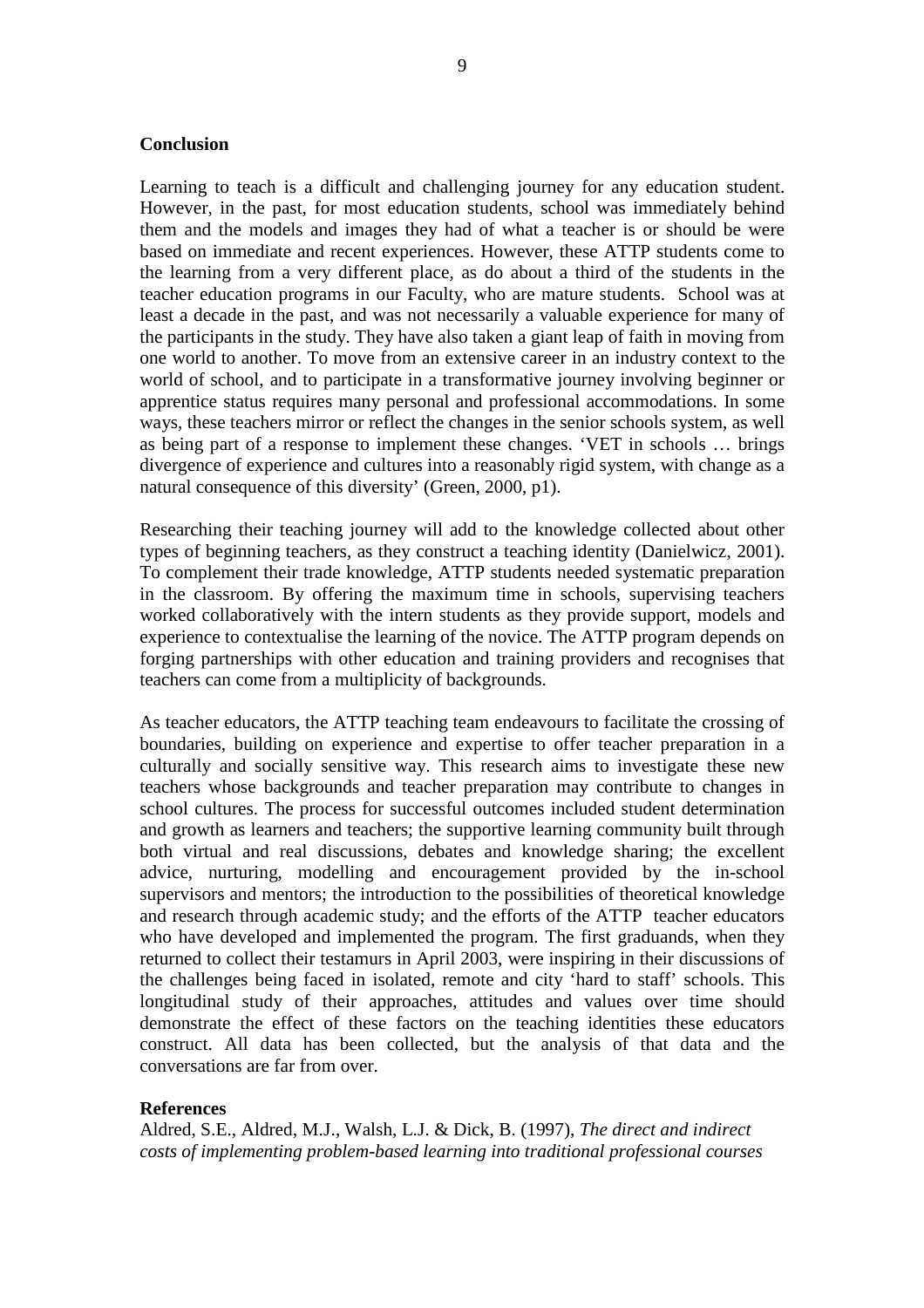*within universities.* Department of Employment, Education Training and Youth Affairs: Australia.

ANTA. (1998). *A bridge to the future : Australia's national strategy for vocational education and training 1998-2003 : preliminary evaluation summary* Retrieved 8 October 2007. from http://www.dest.gov.au/NR/rdonlyres/284A2B96-C638-4FE5- BB64-9ABA0372E45E/10996/bridgetothefuture.PDF.

Barrows, H. S. (1990), *Problem-based instruction*. Presentation at the Illinois Mathematics and Science Academy Problem-based Conference, Aurora, Illinois. In Gallagher, S. A. Stepien, W. J. & Rosenthal, H. *The effects of Problem-based Learning on Problem Solving*. Gifted Child Quartley. (1992) Vol 36. No. 4.pp 195- 200.

Billett, S. (2001). *Learning in the workplace: strategies for effective practice*. Crows Nest, NSW: Allen and Unwin.

Billett, S, (2004). Learning through work. In Rainbird, H, Fuller, A, and Munro, A. (Eds). (2004). *Workplace learning in context*. London: Routledge

Danielewicz, J. (2001). Teaching selves: Pedagogy and teacher education*,* Albany, State University of New York Press.

Duch, J.B. (1995), *What is Problem-Based Learning?* The Newsletter for the Centre for Teaching Effectiveness, University of Delaware. [Online] Available URL: http://www.udel.edu/pbl/cte/jan95-what.html

Fingle, S.L. & Torp, L.L. (1995), *Introductory Documents*. Available from the Centre for Problem-based Learning. Illinois Mathematics and Science Academy. [Online] Available URL: http://www.udel.edu/pbl/others.html

Giddens, A. (1976). *New rules of sociological method.* London: Hutchinson.

Kilpatrick, S., Kilpatrick, P., & Bell, R. (2000). *Vocational education and training in rural schools: Education for the community*. Paper presented at the AVETRA. from http://www.avetra.org.au/Conference\_Archives/2000/proceedings.shtml.

Frost, M. (2000). Releasing the genie: The impact on education of vocational education and training in schools. *Curriculum perspectives, 20*(1).

Gallagher,S.A., Stepien, W.J. & Rosenthal, H. (1992), *The effects of Problem-Based Learning on Problem Solving.* Gifted Child Quartley. Vol 36. No. 4.pp 195-200. Gore, J., Williams, C., Ladwig, J. (2006, 2007).

*On the place of pedagogy in the induction of early career teachers.* Paper presented at the AARE 2006 International education research conference : Australian Association for Research in Education, Adelaide.

Green, A. (2000). Voices in VET: What is it like to be involved in VET programs in schools? An apprentice researcher's journey*,* Canberra, AVETRA.

Green, A. (2004) *Bridging two worlds: An alternative pathway to teaching.* (Chapter 60, Pp 387 – 392). In Saunders, D; Payne, R; Jones, H; Mason, A; & Storan, J. (Eds) "Learning Transformations: The proceedings of the Forum for Access and Continuing Education; FACE, UK.

Green, A., Randall, R. & Francis, R. (2004) *Industry into teaching: An alternative model*, Asia-Pacific Journal of Teacher Education, Vol 32, No 1, March (Pp 23-33) Hughes, A. (1996), *Toward a more thoughtful professional education for social studies teachers: Can problem-based learning contribute?* Theory and Research in Social Education. Vol. 25. No. 4, pp 431-445.

King, M. (1996), *How people learn- Practical application in my context.* PROBLARC: University of Western Sydney.

Malley, J., Keating, J., Robinson, L., & Hawke, G. (2001). *The Quest for a Working Blueprint: Vocational Education and Training in Australian Secondary Schools.*